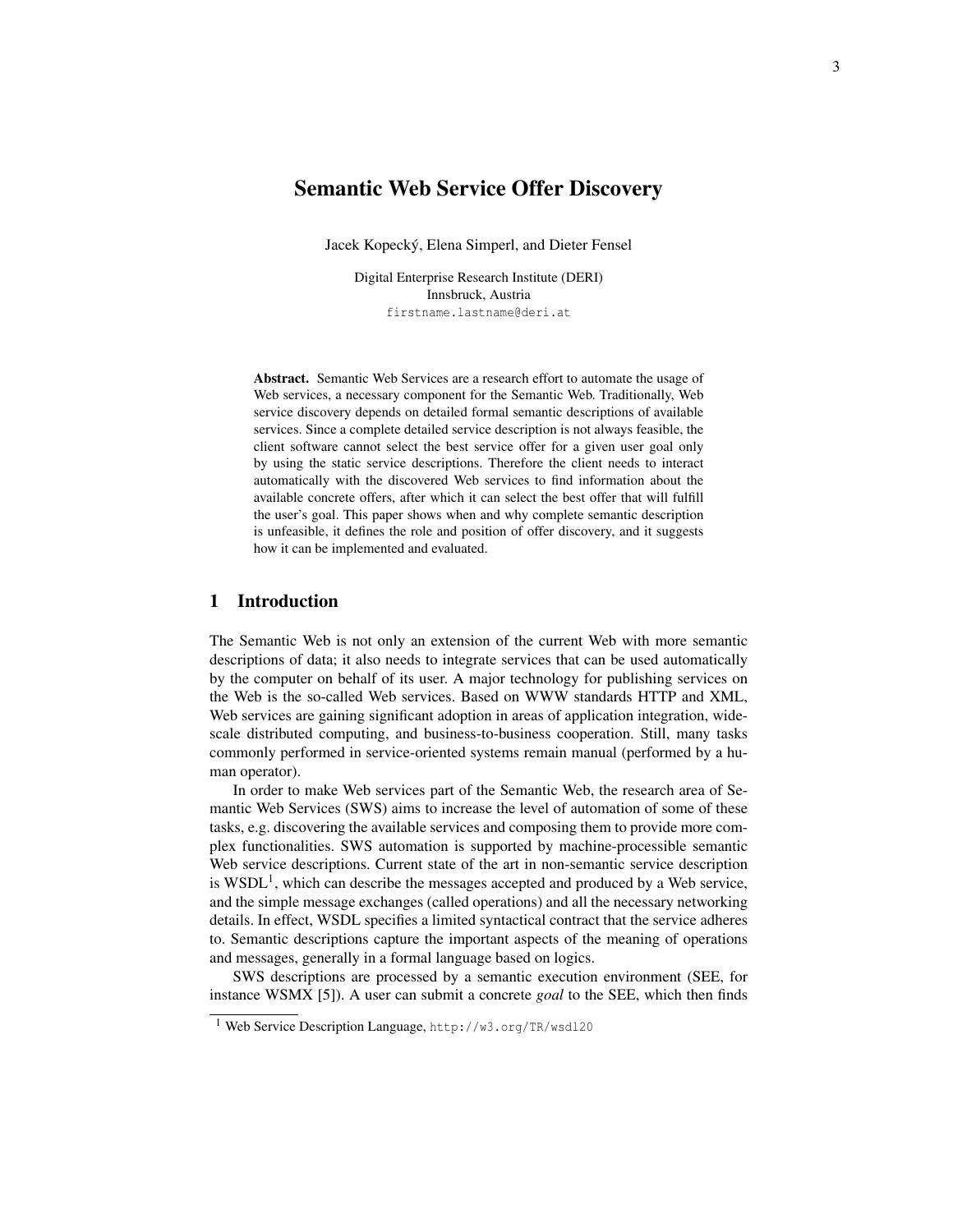and uses the appropriate Web services to accomplish the goal. SWS research focuses mainly on how the SEE "finds the appropriate Web service(s)", as illustrated in Figure 1 with the first three SEE tasks.

In the figure, meant to be illustrative of the situation, rather than a real-world scenario, the user decides to lead a healthier life and wants to buy 2kg of fruit. The SEE will first discover any services that sell fruit (discarding the service that sells potatoes), then it will filter depending on the user's constraints and requirements (the user doesn't like peeling oranges), ranks the resulting services according to the user's preferences (the user is a student and so prefers the cheaper options) and selects the one service that is invoked in the end. At any stage in the process, the user can be allowed to confirm the results.



Fig. 1. Semantic Web Services automation tasks

We've chosen the simple fruit-shops example here to illustrate the situation in easily accessible terms, however, the general situation applies to any kinds of service: the existing services will publish their descriptions in a registry; then the SEE will *discover* the services applicable to the goal, *filter* and *rank* them according to any constraints and preferences specified by the user, and *invoke* the selected service to achieve the user's goal.

The steps described above rely solely on the published Web service descriptions to find the best service that matches the user's goal. Alas, in many cases it is not feasible to put all the relevant information in the service description, due to reasons detailed later in this paper. For instance, a grocery shop service would not list all the kinds of fruit they currently sell along with their up-to-date prices; instead, such a service would be described as "selling groceries". This limits the scope of discovery based on static descriptions and introduces the need for an additional step, where the SEE will contact the discovered Web services (or their providers) to find out more about the service's concrete offerings.

This additional step is called **offer discovery** (as opposed to Web service discovery). The objective of this step is to establish whether the discovered Web service can fulfill the user's concrete goal and under what conditions. In our fruit shopping example, the SEE checks whether a grocery shop service carries any fruits, what sorts of fruits are available and at what prices, as shown in Figure 2. In this paper, we detail when and why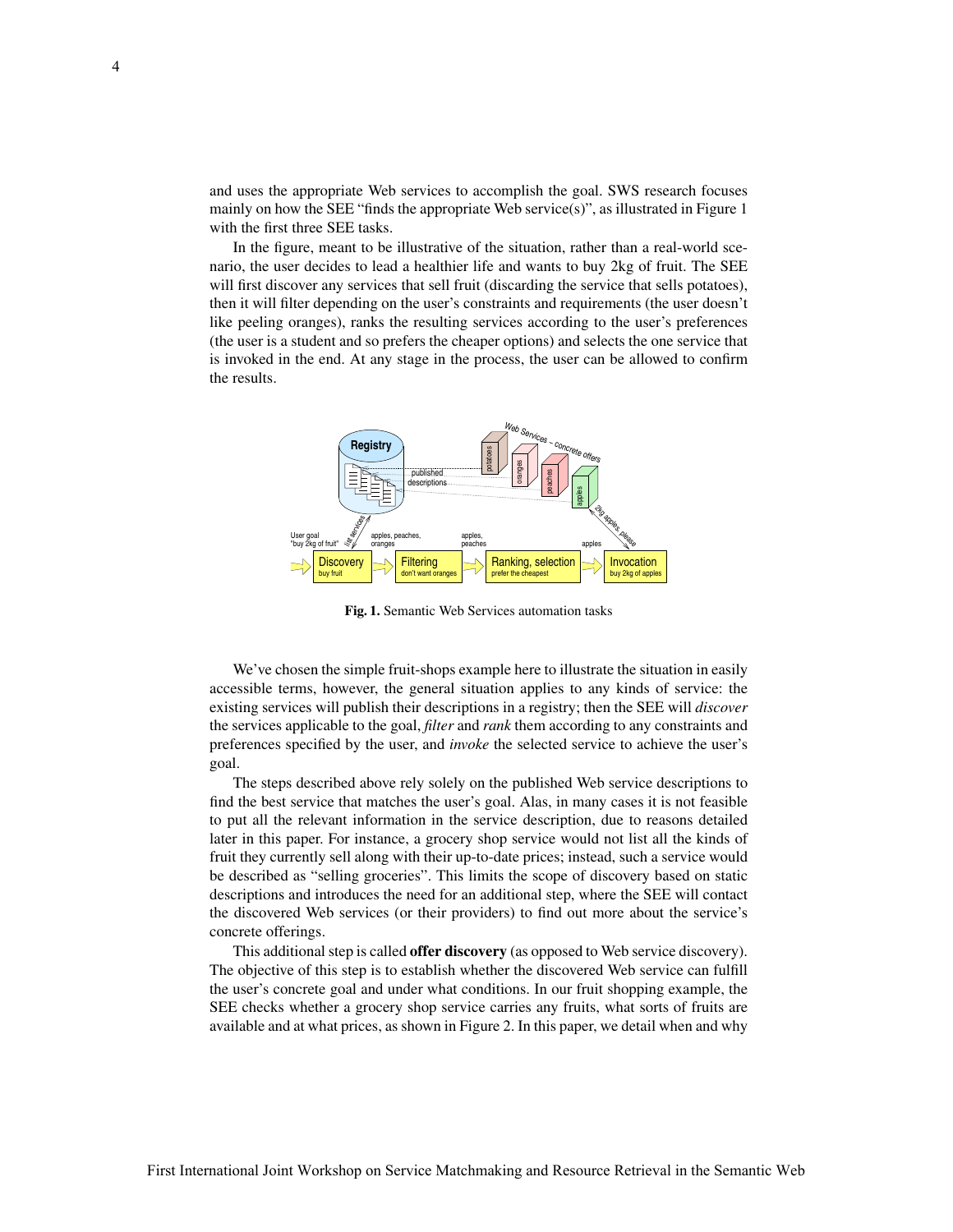static Web service discovery is not sufficient, we describe in detail what offer discovery needs to accomplish and how offer discovery approaches should be evaluated. We do not present a complete offer discovery solution in this paper, as our work is in an early stage.



Fig. 2. Semantic Web Service offer discovery in SEE tasks

This paper is structured as follows: in Section 2 we detail the scenarios where offer discovery is necessary. Section 3 defines SWS offer discovery and relates it to other SEE tasks. Section 4 presents related work, both within Web services and in earlier research areas. In Section 5, we sketch the envisioned solution. Section 6 describes our expected evaluation methodology, and Section 7 contains concluding remarks.

#### 2 Limitations of static Web service discovery

The best way to define service offer discovery is by describing the problems that it aims to solve. First, let us review the distinguishable functions of a semantic execution environment (SEE). The following steps are traditionally executed after a user submits their goal "buy 2kg of fruit", as shown in Figure 1.

- 1. Web service discovery<sup>2</sup> using published descriptions, find all the available Web services that may sell fruits (the services may be more generic, like a supermarket with all kinds of products, or more specific, like an owner of a cherry-tree orchard, who naturally only offers cherries).
- 2. Filtering filter out services that do not fit the user's constraints (for instance a service that sells oranges, because the user does not like them).
- 3. Ranking, selection rank the remaining offers based on the user's preferences, for instance by price. The best-ranked service may be automatically selected, or the ranking may be presented to the user.
- 4. Invocation use the selected service to achieve the goal (in our case, purchase the fruit).

<sup>2</sup> Sometimes, the term *discovery* is used to mean all the steps leading from a user's goal to a service that can fulfill it, i.e. everything but invocation. We choose a narrower definition of discovery which only does matchmaking on the available service descriptons.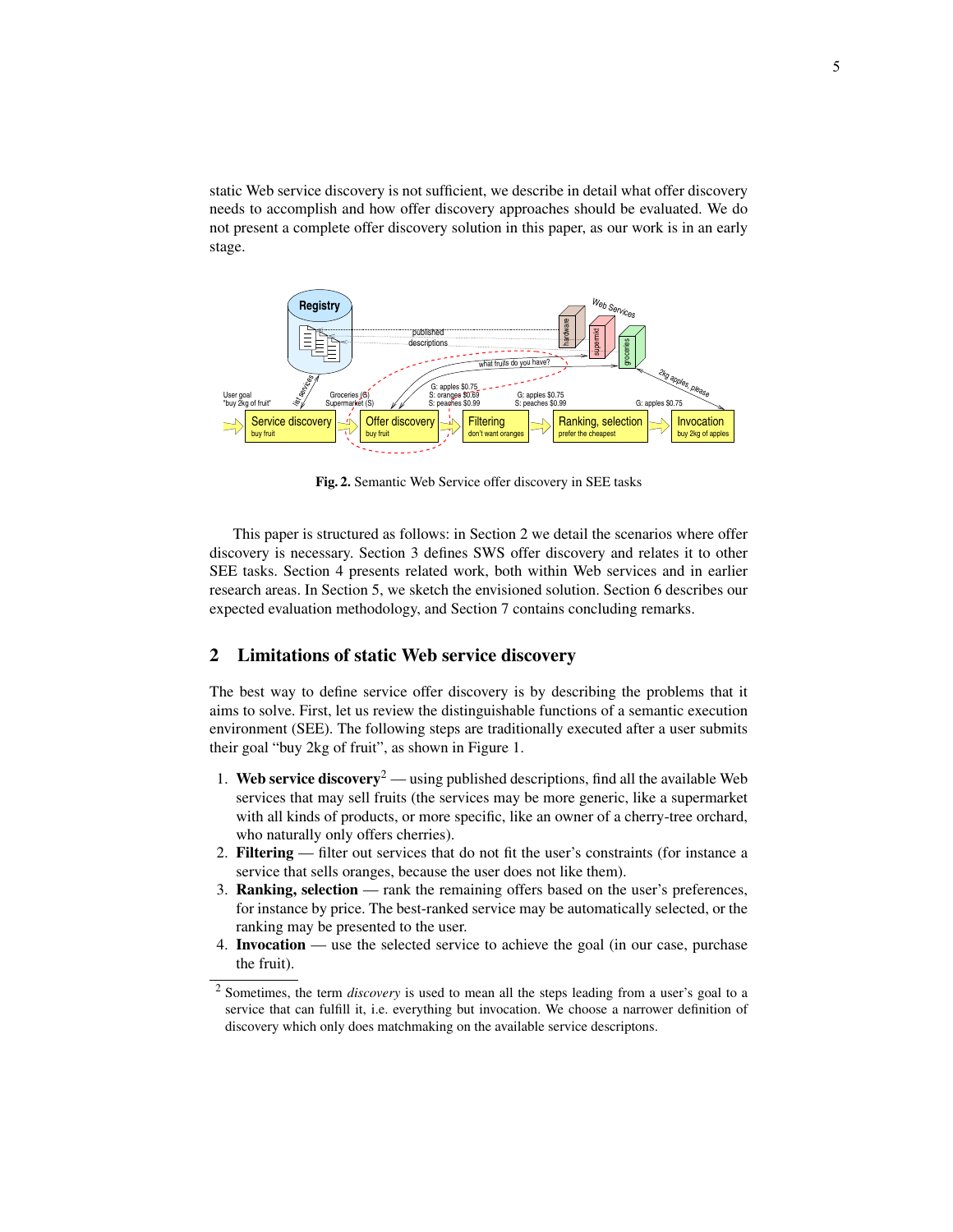There are also the additional steps of *mediation* and *service composition*, but they are not particularly relevant to offer discovery, even though they may interact with it.

The task sequence above is fully adequate when the service descriptions carry all the data relevant for the goal of the user. In a grid environment, a user might need processing services and storage services, and the descriptions will contain such classifications. In our fruit-buying scenario, the services need to advertise in their descriptions the particular kinds of fruit they sell and at their prices (for ranking).

A vast majority of currently available public Web services<sup>3</sup> provides only a limited and fixed number of offers (products, services): a fax service from oneoutbox.com has a single operation SendFax; the Amazon S3 service at amazonaws.com provides data storage and retrieval (two offers); or the typical stock quote services provide one offer, the current (delayed) price of any given stock. As they are described, the fax service works globally for any fax number, the S3 service works with any size and kind of data, and many stock quote services purport to know all stocks, therefore there are no discoverable limitations. The offers of these services are simple and generic.

On the other hand, there are services whose discoverable offers are of a finer granularity. The Amazon E-Commerce Service, for instance, gives access to all products sold on Amazon.com. Since Amazon cannot claim to sell all book and DVD titles, for instance, each book and DVD title and any other product becomes a separate offer. The service has operations for checking the availability or price of any given book title etc. On a similar note, a broadband internet provider only serves certain areas, and it provides operations to check availability at any given address.

Figure 3 illustrates how different kinds of services have widely different numbers of offers<sup>4</sup>. From the left side, a temperature conversion service has two operations for converting either way; a telephony service can have calling, voice mail, sms and a few other operations; a currency exchange service can recognize tens or hundreds of currencies; and on the higher end a hotel reservation service can offer tens of rooms a year ahead (each room on each day is an offer, making thousands of offers); and finally an online store easily offers upwards of a million products.



Fig. 3. Numbers of offers of various types of Web services

<sup>3</sup> Found through Web service registries http://seekda.com and http://xmethods.net

<sup>4</sup> The figure is only illustrative, it is not based on any concrete quantitative analysis.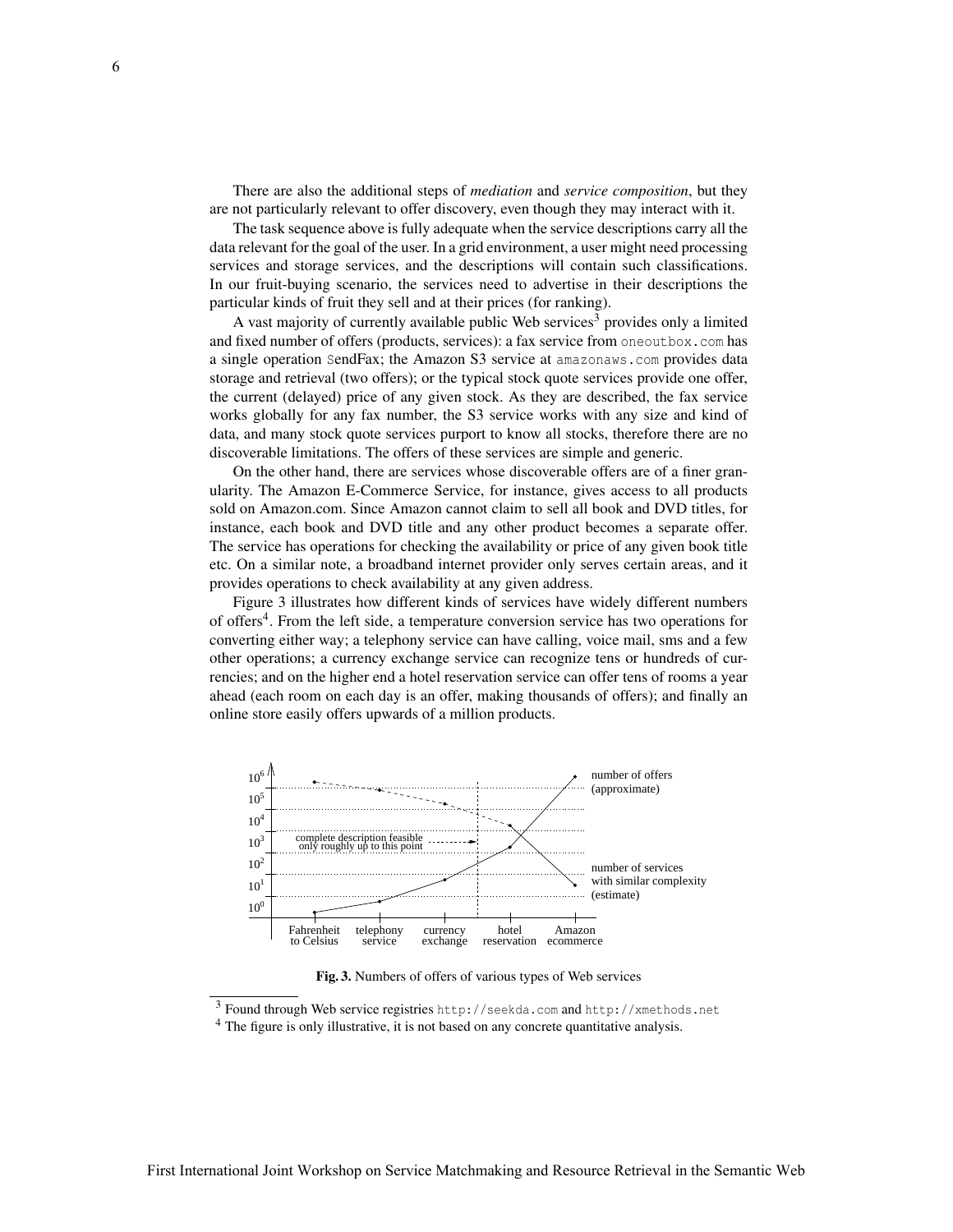The figure also shows an estimated potential number of distinct services with the indicated complexity (in terms of the number of offers). We can expect tens of online stores with millions of products, but already for the complexity of thousands of offers we can expect many more services — hotels and travel reservation services being prime examples. The large projected numbers of services with lower complexity can be justified by the vast variety and complexity of the Web and its diverse domains of discourse; nevertheless our uncertainty is higher on the left side of the curve of the potential number of services.

For simpler services, it is not a problem to publish all the relevant information in the semantic descriptions. Complete description becomes unwieldy for services on the right side of the graph: some currency exchange services do not bother to publish the list of supported currencies, hotels only publish up-to-date room availability to their close partners, and Amazon does not provide a "browse-all" functionality at all since it would be highly impractical. The dashed vertical line is a rough threshold above which complete description becomes infeasible.

The reasons against complete semantic description of all offers can be categorized as follows:

- Processing performance: for a larger online store, the full product catalogue would make a Web service description impractical or impossible to process, considering current reasoning performance.
- **Description updates:** updating the description in a service registry upon every inventory, availability or pricing change would lead to heavy resource utilization in the registries.
- Trade secrets: a full description of service offers could even reveal sensitive stategy information or trade secrets.

While reasoning performance may improve, and registry updates can be optimized, sensitive information and trade secrets will not go away. For instance, a bank service description would have to detail all loan approval procedures in its complete offer description. For banks, the loan approval process with all its considerations is part of what makes some banks successful and others bankrupt. And sensitive information is not limited to such clear cases as banks. Even online retailers such as Amazon do not want to publish all offers, including bundle discounts (e.g., get Harry Potter 7 cheaper with other books in the series). Publishing all the prices and discounted offers in a single, easily accessible place, would provide the competition with insights into Amazon's strategy, and lower Amazon's competitive advantage.

In our experience, the complexity of complete service descriptions is a practical barrier to adoption of SWS technologies within the Web services industry. The need to maintain the complete descriptions, and to include possibly sensitive data, raises the barrier even higher. In other words, service discovery based solely on complete static semantic descriptions is of limited usefulness. On the other hand, less detailed "semanticlight" descriptions (for instance, Amazon would be described as selling books, movie DVDs, music CDs etc.) limit the SWS automation to simple but imprecise matchmaking and ranking.

These limitations of static semantic Web service discovery affect adversely the adoption of semantic technologies, and the lack of automation without semantics in turn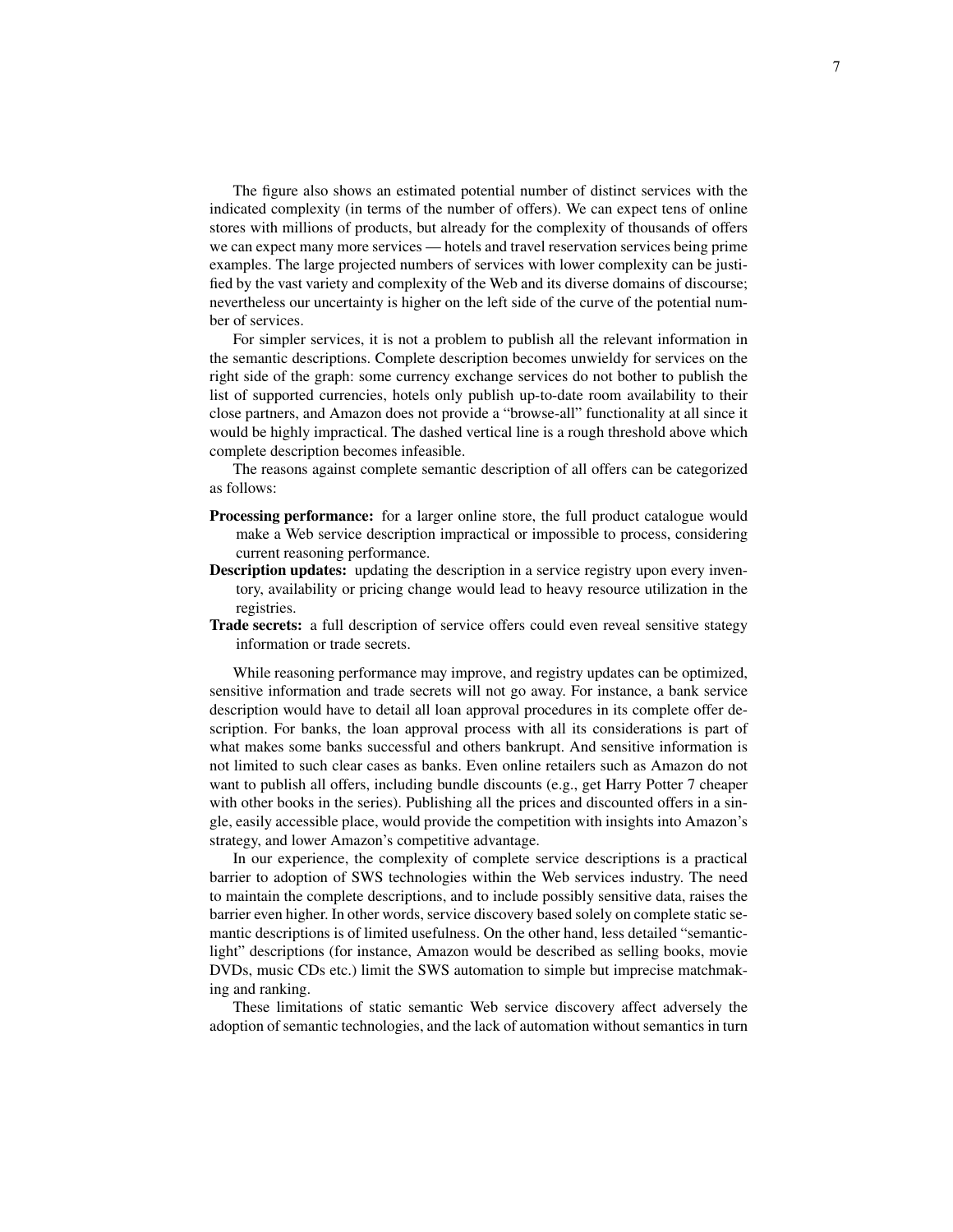lowers the adoption of Web service technologies themselves. While it may seem from Figure 3 that only a relative minority of Web services cannot be described completely, these complex services represent a significant economical value among the (potentially) available Web services.

### 3 Semantic Web Service offer discovery

As we have shown, static service discovery based on complete descriptions is, in many important cases, not feasible. Therefore, we split the task of finding the most appropriate offer from all the available Web services into static *Web service discovery* followed by dynamic *offer discovery*. The static Web service discovery uses coarse-grained semantic Web service descriptions to find services that potentially match the user's goal, and the dynamic offer discovery uses the semantic description of the Web service interface to automatically find any appropriate offers. With offer discovery, the set of steps can be rephrased as follows:

- 1. Web service discovery find all the available Web services that may be able to fulfill the user's goal (i.e. discard those which, based on their description, cannot fulfill the user's goal).
- 2. Offer discovery by interacting with the discovered services, find all their offers relevant for the goal.
- 3. Filtering filter out offers that do not fit the user's constraints.
- 4. Ranking, selection rank the remaining offers based on the user's preferences, and select one to be invoked.
- 5. Invocation use the selected service.

Offer discovery can be seen as information retrieval (search) or as negotiation, as discussed in Section 4. Semantic offer discovery should be able to communicate with any Web service and find information about offers relevant to the user's goal. For communicating with the Web services, the offer discovery engine needs a description of the service interface (what operations it contains that can be used to gather offer information) and a description of the exchanged data, to understand the offers and be able to compare it with the goal. In other words, offer discovery needs different semantic description than Web service discovery; the latter needs to know what the service offers, whereas offer discovery needs to know how to talk to the service to get the information.

Seen as a black box, an offer discovery engine has as its inputs the user goal and the set of discovered Web services, and the output is the set of offers which should be of the same granularity as the user goal, even though the semantic description of the service is on a higher level of abstraction (more coarse-grained). For instance, the semantic description for the Amazon e-commerce service could say "this service sells books". For a concrete user goal "buy the last Harry Potter book", the offers could be "Harry Potter 7, Hardback, \$12.99" and "Harry Potter 7, Paperback, \$8.99".

Offer discovery complements Web service discovery in situations where the latter alone is not feasible. Our main hypothesis is that *the semantic description necessary for automated offer discovery is significantly easier to create and manage (and more acceptable) than the complete semantic description of all the offers*. A further hypothesis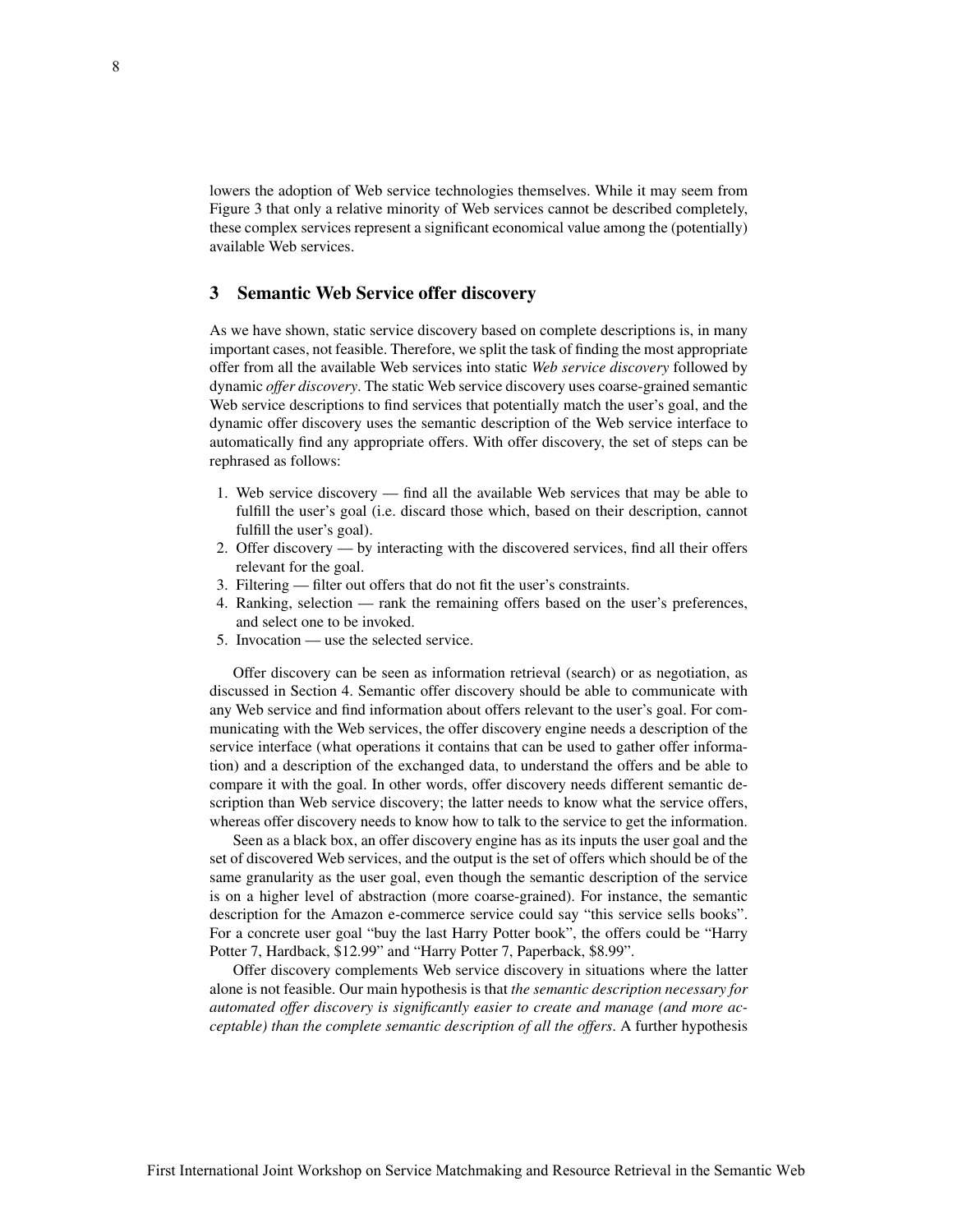is that *the process of offer discovery is more efficient or on par with the processes of managing the complete descripton and reasoning with it in Web service discovery*. The terms "easy", "acceptable" and "efficient" are defined more clearly in Section 6, where we propose evaluation criteria for offer discovery solutions.

We should note that what we call *offer discovery* is elsewhere in literature (e.g. [6]) called *service discovery*, making the distinction between a Web service and the service it actually provides. We prefer the term "offer" to avoid causing confusion due to overloading of the common word "service".

#### 4 Related work

Semantic Web service offer discovery, as defined in the preceding section, is related to earlier research in automated negotiation, and to the related areas of query processing and information gathering.

The term *negotiation* has been used for different purposes in a variety of computer science fields, e.g. electronic commerce, grid computing, distributed artificial intelligence and multi-agent systems. In electronic commerce, Beam and Segev [2] define negotiation as "the process by which two or more parties multilaterally bargain resources for mutual intended gain". There are several different types of negotiations in e-commerce: auctions (multiple buyers bid for price), double auctions (both buyers and sellers bid for price, e.g. stock exchanges), one-to-one bargaining, and even catalogue provision (price fixed by seller). Offer discovery is similar to catalogue provision (offer discovery accesses and retrieves the relevant parts of the offer catalogue), but it could be extended in the direction of bargaining as well.

Research in query answering and information retrieval has dealt, among others, with using multiple information sources to gather the requested (or relevant) information (cf. [7]), based on a user query. In Semantic Web services, a user goal can be seen as a form of query, and the discovered Web services (or their individual operations) as information sources. The particular problem in SWS offer discovery is the description of the services and their operations so that information retrieval techniques would be applicable.

We can see that offer discovery is not a problem specific to SWS. However, earlier efforts on similar automation (e.g. in multi-agent systems) have generally presumed a controlled environment with a predefined set of interaction protocols for various tasks; for instance, a marketplace would dictate a bargaining and auctioning protocol. Such an approach can be applied to Web services, however, a bargaining/auctioning protocol or a common query language would need to be standardized and adopted by most service providers. Any SWS offer discovery mechanism, together with any necessary semantic annotations mechanisms, would be different and novel because SWS offer discovery aims to be generic, independent of the domain of the service offers. Indeed, the semantic annotations should make the offer discovery algorithm adapt to any available negotiation or query protocol.

Apart from related work described above, we know of only one published attempt that involves dynamic offer discovery in Semantic Web Services: Zaremba *et al.* [10, 11] talk about a so-called "contracting interface" with a described choreography. In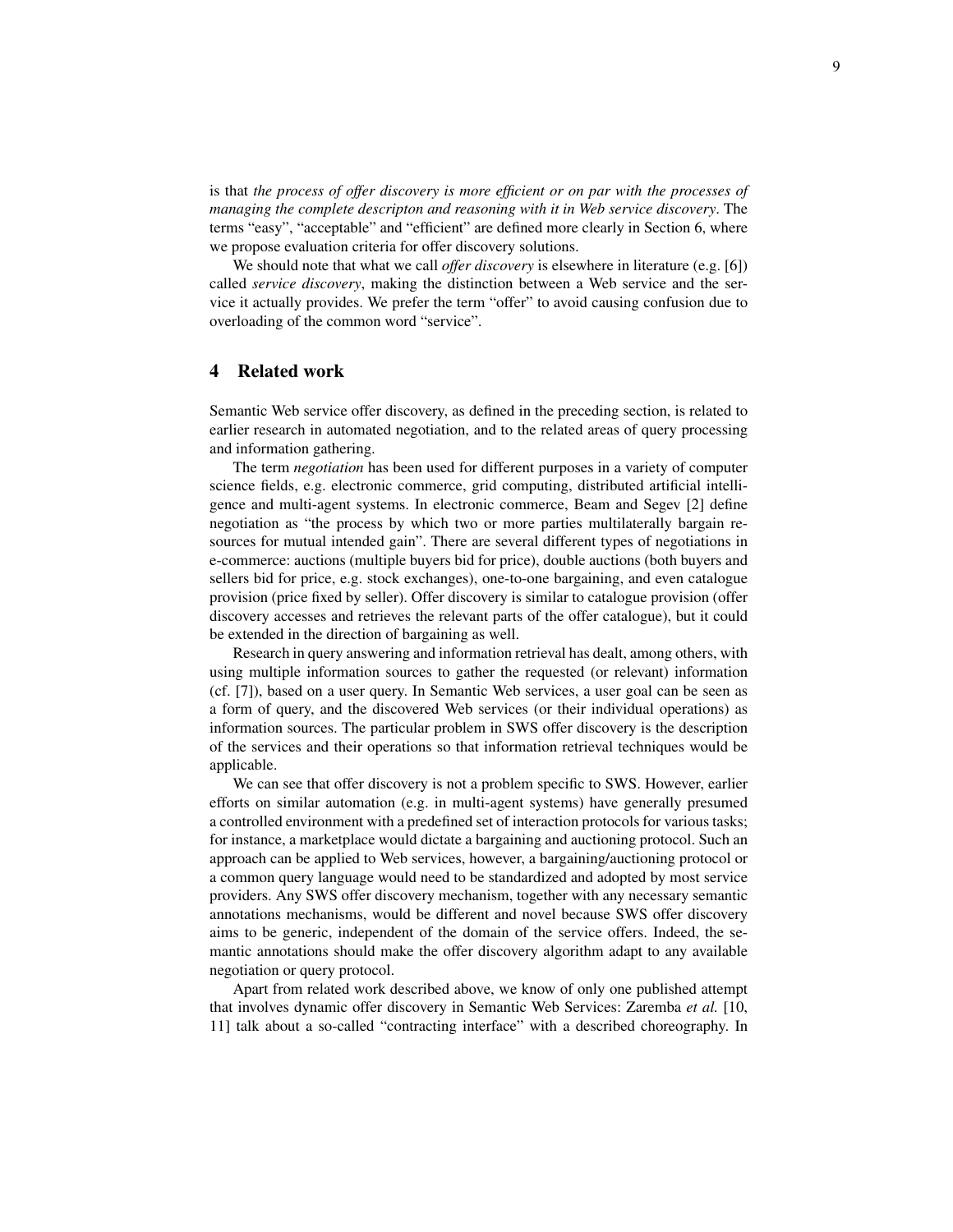their case, the SEE client follows the predefined choreography to find out the concrete price offered by a discovered Web service. The contracting interface can be likened to a prescribed protocol for offer discovery.

#### 5 Envisioned solution components

While we do not have a working solution at this time, we can describe the major components necessary for any solution for semantic Web service offer discovery. Offer discovery takes a number of discovered Web services (or their descriptions, to be more precise) together with a user goal and returns a set of offers from these Web services. Any of the discovered Web services can provide any number of relevant offers, or none at all, and at least initially we can assume that offers from different services are independent. Therefore, we describe offer discovery in terms of dealing with a single service; if multiple services have come from Web service discovery, we can deal with each one of them separately. Offer discovery can be seen as a three-step process:

- 1. selecting the "offer-inquiry" operations from among all the operations of the discovered Web service;
- 2. planning the execution of some or all of these operations, based on what data is available in the user's goal and what data the operations return;
- 3. invocation of the selected operations according to the plan, translating the appropriate goal data into the appropriate XML messages.

The first step is necessary because we cannot assume that all the operations of any Web service can be used in offer discovery. Indeed, Web service interfaces often intermix operations for offer inquiry with operations that actually provide the resulting product or service, for instance a hotel service would mix the availability inquiry operations with the operations for booking rooms. For purpose of automatic invocation, we must select operations that are *safe* in the same sense in which the Web architecture [1] defines "safe interactions":

A *safe interaction* is one where the agent does not incur any obligation beyond the interaction. An agent may incur an obligation through other means (such as by signing a contract). If an agent does not have an obligation before a safe interaction, it does not have that obligation afterwards.<sup>5</sup>

To recognize the "offer-inquiry" operations, we need semantic annotations about the nature of operations. In step with the Web architecture, WSDL 2.0 has a mechanism for annotating Web service operations as safe; it is unclear whether more information would be necessary for selecting "offer-inquiry" operations; if so, they can be added

 $5$  A canonical example of a safe interaction is information retrieval — the client may query a service about the availability of a hotel room, yet by issuing the query the client makes no commitment to book the room. Note that safety is not the same as idempotency: safe operations are generally idempotent, but idempotent operations need not be safe — for example a delete operation on a data store is idempotent but not safe.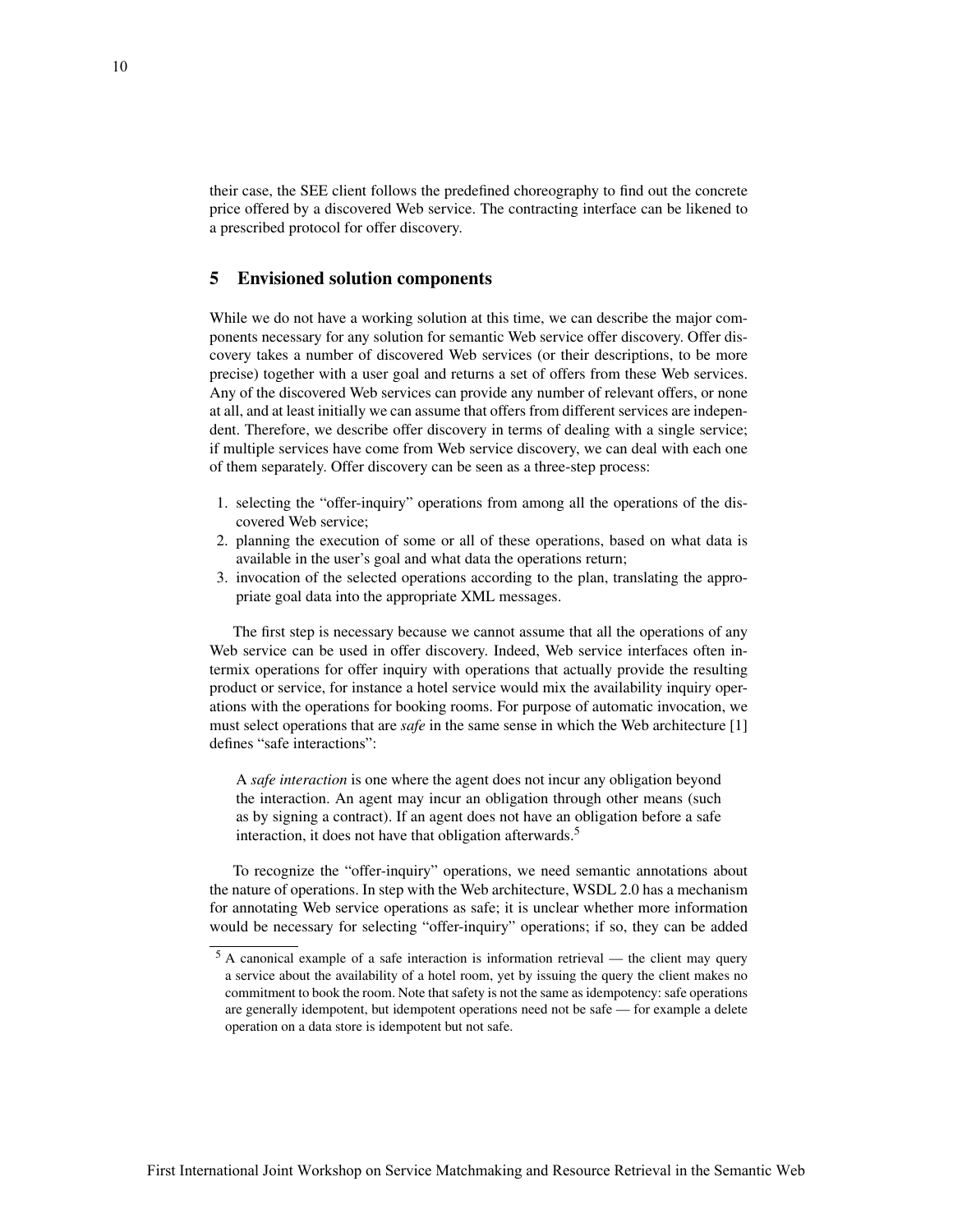using SAWSDL<sup>6</sup> (Semantic Annotations for WSDL and XML Schema), a specification from the W3C; specifically using modelReference on WSDL operations. It remains to be seen whether all safe operations can be seen as "offer-inquiry" operations, but due to their safety, there is no harm in invoking such operations even if they do not actually help get information about the service offers.

When we have selected the suitable operations, we can use information gathering and planning techniques in the second step to plan an execution that will return relevant information about the offers pertinent to the user's goal. We do not have a firm definition of *relevant* at the moment, and we expect that this process can even involve some heuristics for optimizing the interactions with the Web service. Retrieving too little information will give us an incomplete view of the offers, whereas retrieving too much information would be overhead and a potential performance problem. This step requires semantic annotations of the operation inputs and outputs; in other words, what parameters the operations require and what kind of information they return. Such annotations can be added as SAWSDL modelReferences on the XML schema elements that are the input and output messages of the Web service operations.

The third step actually executes the plan and invokes the operations. Its role is to ground the goal data (presumably in a Semantic Web language, e.g. RDF or in WSML [4]) to the XML messages expected by the operations, and interpret the returned XML messages as semantic data about offers. This step can probably be implemented with simple reuse of some automatic Semantic Web service invocation mechanism that implements the grounding (cf. [8]), and it needs annotations that specify the data grounding transformations.

#### 6 Evaluating SWS offer discovery approaches

The expected end contribution of our work is an efficient approach to automatic offer discovery that complements Web service discovery based on static descriptions. Even though we do not yet have a concrete solution, we can sketch the ways in which we expect to evaluate it. The evaluation criteria listed below are independent of the details of any proposed solution.

The efficiency of an offer discovery approach is evaluated in two dimensions: volume and complexity of the necessary semantic description, and the performance and scalability of the discovery process, as described below. The offer discovery engine will form a part of a semantic execution environment (SEE). The use cases for a SEE include the common scenarios of electronic shopping and travel scheduling<sup>7</sup>, but also existing real-world applications such as e-Government Emergency Planning, as described in [3], and any such use cases should be helpful in testing offer discovery.

The major benefit of the presence of offer discovery in a SEE is that the semantic descriptions of Web services need not be complete and detailed (e.g. the whole catalogue of an online store). This guides the first evaluation criterion: *the semantic description necessary to enable automated offer discovery must be significantly simpler than a complete and detailed static semantic description of the service.* The relative simplicity of

<sup>6</sup> http://w3.org/TR/sawsdl

<sup>7</sup> See http://sws-challenge.org/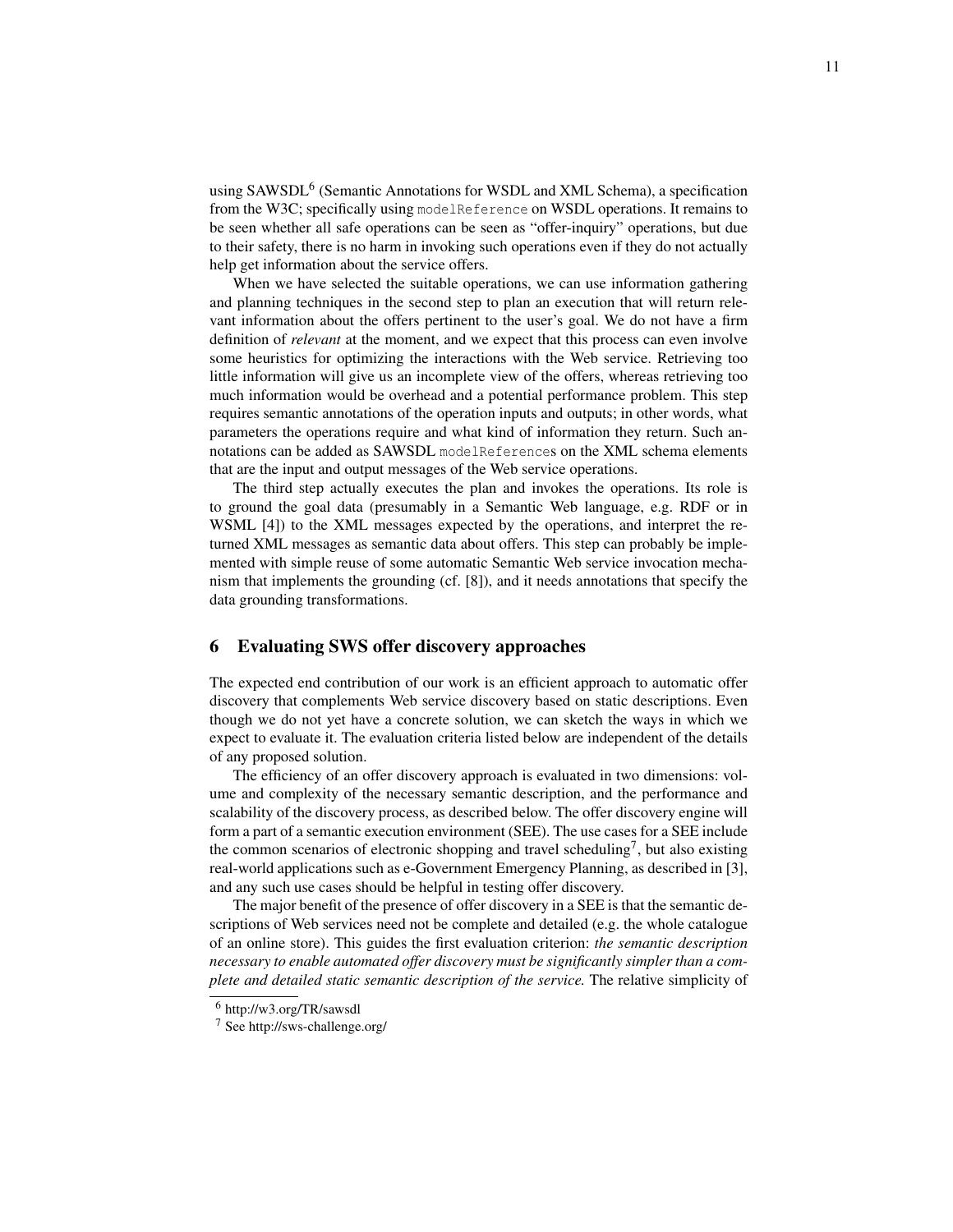the semantic descriptions can be tested using reasoning performance comparisons, and user evaluations of the process of creating and managing the full static description vs. the descriptions necessary for automatic offer discovery. As these evaluations require experts, instead of a simple survey with many participants who may not be so expert, we suggest to use the Delphi method [9] which is shown to have good results with fewer participants, even though the process is more time consuming.

Apart from the complexity of the semantic descriptions, offer discovery requires interaction with the Web services, whereas static service discovery based on complete semantic-heavy descriptions requires that the service provider updates the description on every change. Therefore, the second evaluation criterion is: *the reasoning and networked interaction during offer discovery should have better performance and scalability than the combination of reasoning with complete descriptions and network interactions for description updates*. Performance can be compared on specific test cases, and scalability needs to evaluate how the approaches can deal with many services and many service offers. Further, the comparison combines reasoning tasks with network interactions; therefore it is crucial to evaluate different settings of reasoning power vs. networking setup.

In short, the evaluation of SWS offer discovery approaches is in comparison to static service discovery with complete descriptions (complete enough to get comparable results), and it involves experiments in controlled environments for comparing the performance, and expert surveys for comparing the relative simplicity and maintainability of the involved semantic descriptions.

### 7 Conclusions

Since Web service discovery cannot always be based on complete and detailed semantic description, it needs to be complemented with automatic offer discovery. In this paper, we have described the problem, sketched the components of a solution and the evaluation methodology. Eventually, we intend to develop an approach to SWS offer discovery that will significantly simplify the needed semantic descriptions and thus help ease the adoption of SWS technologies in the industry.

Any offer discovery approach needs to answer the following major questions: how should the user goal and concrete offers be modeled semantically to enable a generic algorithm for offer discovery; and how to select Web service operations that can be used for retrieving information about concrete offers pertaining to the user goal, plus how to sequence the invocations of these operations. There are two concrete steps ahead of us now: we intend first to work on a prototype whose function will help us understand and formalize offers and goals; when these terms are formalized, we can proceed to specify and evaluate a concrete fully-fledged approach to offer discovery.

#### References

1. Architecture of the World Wide Web. Recommendation, W3C, December 2004. Available at http://www.w3.org/TR/webarch/.